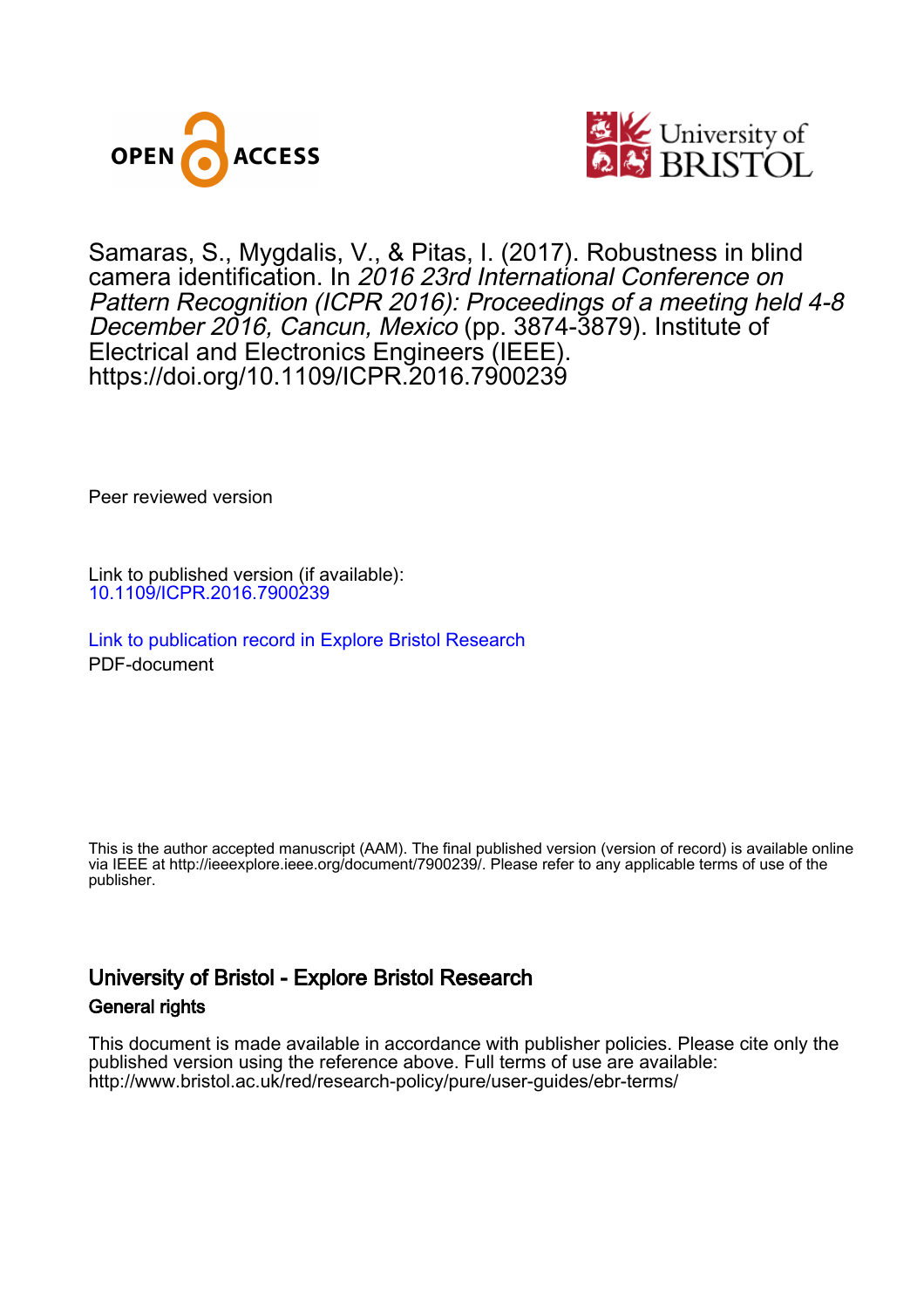# Robustness in Blind Camera Identification

Stamatis Samaras<sup>†</sup>, Vasilis Mygdalis<sup>†</sup> and Ioannis Pitas<sup>†\*</sup>

†Department of Informatics, Aristotle University of Thessaloniki, Thessaloniki, 54124, Greece

?Department of Electrical and Electronic Engineering, University of Bristol, UK

Email: pitas@aiia.csd.auth.gr

*Abstract*—In this paper, we focus on studying the effects of various image operations on sensor fingerprint camera identification. It is known that artifacts in the image processing pipeline, such as pixel defects or unevenness of the responses in the CCD array as well black current noise leave telltale footprints. Nowadays, camera identification based on the analysis of these artifacts is a well established technology for linking an image to a specific camera. The sensor fingerprint is estimated from images taken from a device. A similarity measure is deployed in order to associate an image with the camera. However, when the images used in the sensor fingerprint estimation have been processed using e.g. gamma correction, contrast enhancement, histogram equalization or white balance, the properties of the detection statistic change, hence affecting fingerprint detection. In this paper we study this effect experimentally, towards quantifying the robustness of fingerprint detection in the presence of image processing operations.

#### I. INTRODUCTION

Source camera identification is a well studied problem in digital forensics [\[1\]](#page-6-0), [\[2\]](#page-6-1) over the past decade in various domains. Most known applications are investigation, such as child pornography, image and video piracy or image authentication check (e.g. to detect malicious alterations of an image). Nowadays, digital images can be easily edited and manipulated with sophisticated tools (i.e., image processing tools) ,not only for malicious but also for artistic purposes. Since such tools are available to a cell phone such manipulations alter not only the perceived image content but also the embedded camera fingerprint. This creates a robustness challenge to standard source camera identification algorithms, such as [\[3\]](#page-6-2), [\[4\]](#page-6-3). The vast majority of published work focuses on still image source identification and only a handful of papers analyze the effects of image alterations on its robustness [\[5\]](#page-6-4), [\[6\]](#page-6-5), [\[7\]](#page-6-6). The most common image alterations tackled by published work primarily focus on geometric translations such as rotation, zoom, crop and on JPEG compression. However, to the best of our knowledge, non of the published work have analyzed the alterations of telltale footprints, when the captured image have undergone image processing manipulations.

In this paper, we focus our study on image alterations that are commonly used to improve the quality content [\[8\]](#page-6-7) (e.g. the low pass filter, contrast enhancement, histogram equalization, gamma correction and white balance). We address the robustness of source camera identification when the images taken by that camera have undergone image processing [\[8\]](#page-6-7). More specifically, we intend to determine the model and brand of a cell phone camera used in image acquisition in the presence of such image processing attacks. It works by first estimates

the sensor fingerprint from a set of images positively known to have been taken by a particular camera. Once the fingerprint is acquired one can prove that a given image under investigation was taken by the exact same camera by using a signal detection approach. A positive match between an image and a camera fingerprint ties the image with a very high certainty to its source camera. Without loss of generality the experiments were conducted on cell phone cameras, due to their wide use in everyday life.

A standard sensor-based fingerprint identification method for camera brand and model identification is proposed by Lukas et al. [\[3\]](#page-6-2). The same methodology has been used in various related works [\[9\]](#page-6-8),[\[1\]](#page-6-0). In July 2011 it passed the Daubert challenge<sup>[1](#page-1-0)</sup> in the State of Alabama. That is, results of this method can be employed as evidence in court of law. By the term camera brand, we denote the camera manufacturer (e.g., Samsung or LG), and by the term model, we denote the unique product name. Fingerprint detection pinpointing the employed imaging sensor type and make is based on the telltale effects created within the proprietary image formation pipeline in cameras. Sensor fingerprints are essential artifacts due to charge couple device (CCD) sensor cell defects and minor make deviations from their standard type. That is, the fingerprint detection methodology is applicable to all digital image devices that contain CCD or CMOS sensors.

In this paper, we investigate the sensitivity of the identification performance against the aforementioned image manipulations. It is known that artifacts in the image processing pipeline, such as pixel defects or unevenness of the responses in the CCD array and black current noise leave telltale footprints. Nowadays, camera identification based on the analysis of these artifacts is a well established technology for linking an image to a specific camera. The sensor fingerprint is estimated from images taken from a device. A similarity measure is deployed in order to associate an image with the fingerprint when it exceeds a certain threshold. Moreover, the present study differs from previous camera identification methods, in terms of feature fusion.

The rest of this paper is organized as follows. Related work in source camera identification is revised in Section II. The technology behind sensor based fingerprint identification, is given in Section III. The details of the experiments and their results are provided in Section IV. In section V, we discuss future work and draw our conclusion.

<span id="page-1-0"></span><sup>&</sup>lt;sup>1</sup>[https://en.wikipedia.org/wiki/Daubert](https://en.wikipedia.org/wiki/Daubert_standard)\_standard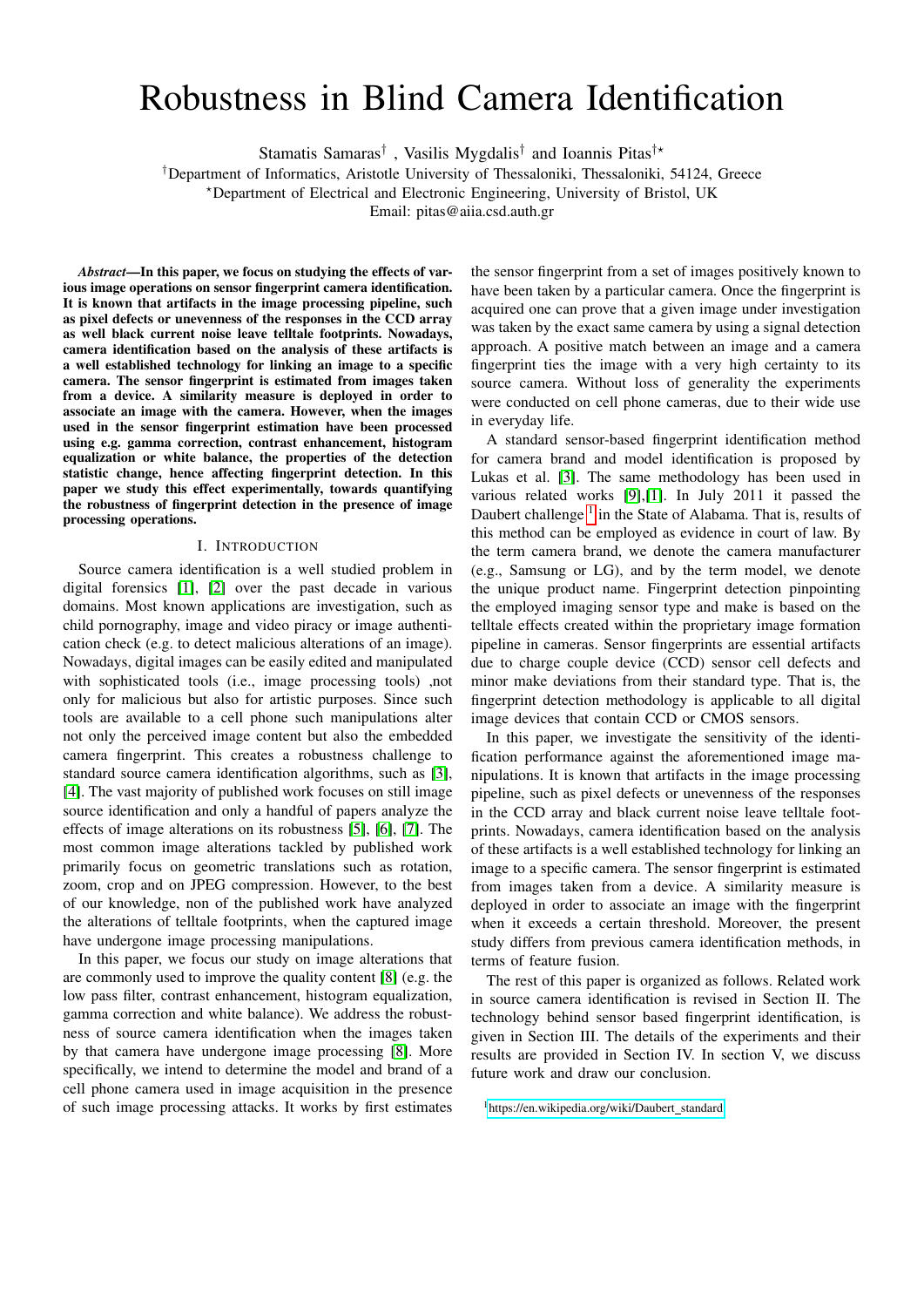#### II. OVERVIEW OF CAMERA IDENTIFICATION

Camera identification is a well established research area. A variety of methods have been proposed, primarily exploiting the residual artifacts and imperfections in the imaging pipeline. There are two separate camera identification methodologies according to the information source they use. The first one consists of methods which take advantage of existing sensor noise and artifacts in the CCD array [\[10\]](#page-6-9). The second one approaches camera identification by employing demosaicking artifacts taking place in raw image processing [\[11\]](#page-6-10).

There have three leading studies on camera identification based on sensor noise. Geradts et al. [\[12\]](#page-6-11) observed that large CCD arrays often contain a variety of manufacturing defects, which, in total, amount to fixed pattern noise. In addition, camera electronics generate random dark current [\[8\]](#page-6-7). They have observed that, while dark current has limited potential in building a forensic signature, the fixed pattern noise of the CCD array is instrumental in constructing a unique camera fingerprint. Kurosawa et al. [\[10\]](#page-6-9) and Lukas et al.[\[3\]](#page-6-2) also tuned their attention to the pattern noise of CCD arrays. It was found that the systematic part of the noise does not change much from image to image, it is relatively stable over camera life span and operating conditions and consists of the fixed pattern noise plus Photo Response Non Uniformity noise (PRNU) caused by the pixel non uniformities is a more persistent camera feature [\[13\]](#page-6-12). The PRNU can be reliably extracted by averaging the denoising residuals of several images [\[1\]](#page-6-0) resulting in an image pattern that plays the role of a camera fingerprint. In this sense, camera identification has similarities to image watermarking [\[14\]](#page-6-13), the difference being that the camera fingerprint is produced by the image sensors while the watermark is primarily inserted by deliberate human action.

Commercial image devices use a single mosaic structured color filter array (CFA) rather than having separate filters for each color component. Camera models typically employ propriety interpolation algorithms in recreating the missing color values. The grid interpolation process, in turn, leaves footprints, such as correlation patterns between contiguous bit planes. Kharazzi et al. [\[4\]](#page-6-3) tried to capture the differences in CFA configuration and color processing pipeline by a feature based approach. They focused on image features, such as mean value of the RGB channels, correlations between color components, differences in neighborhood probability distribution, wavelet domain statistics and image quality measures. Extensions of this work can be found in [\[15\]](#page-6-14),[\[16\]](#page-6-15). Since the residuals of interpolation algorithms depend on the nature of the captured content, these algorithms were fine tuned by separately treating the smooth and non smooth image regions. In another study, Long and Huang used interpixel correlations originating from demosaicking camera fingerprinting [\[11\]](#page-6-10). They defined a quadratic pixel correlation model and obtained a coefficient matrix for each color band based on this model. Swaminathan et al. [\[17\]](#page-6-16) investigated the demosaicking artifacts using an analysis by synthesis method. They divided the image into three regions based on gradient features in a local

neighborhood and they estimated interpolation coefficients through Singular Value Decomposition (SVD) for each region and each color band separately. Then, they reinterpolated the sampled CFA pattern and chose the one that minimizes the difference between the estimated final image and actual image produced by the camera.

#### III. CAMERA SENSOR IDENTIFICATION BASED ON PRNU

The main artifact that is being used to estimate a sensor fingerprint for each camera is the so called Photo-Response Non-Uniformity (PRNU) [\[13\]](#page-6-12). Each pixel value generated from either CCD or CMOS sensors slightly but consistently differs from its nominal value. This forms a specific pattern on every image taken by this camera and is known to be unique for every camera model. A camera fingerprint is generated by images known to have been taken by this camera. Once estimated, it can be tested whether it resides on an image and thus tell if it was taken using this specific camera.

The estimation method of the PRNU fingerprint can be seen in Figure [1.](#page-2-0) Analytic description of the PRNU estimation model is given bellow.

<span id="page-2-0"></span>Fig. 1. Estimation of the PRNU fingerprint



Let us assume that the output image will be denoted as I and the image captured under the absence of any imperfections as  $I_0$ . The following sensor output model was established in [\[3\]](#page-6-2).

$$
\mathbf{f} = \mathbf{f}_0 + \mathbf{f}_0 \mathbf{K} + \mathbf{v} \tag{1}
$$

where  $K$  is the PNRU factor (fingerprint) and  $v$  includes all other components, such as dark current, shot noise, readout noise and quantization noise. The fingerprint  $K$  can be estimated from N images  $f_1, f_2, \ldots, f_N$  taken by the camera and  $f_0K$  is understood element wise. The pixel intensity of the i, j-th pixel in the kth image  $f_k$  will be denoted  $I_{iik}, 1 \leq i \leq k_1, 1 \leq j \leq k_2$ . Let  $W_1, W_2, ..., W_N$  be the noise residuals obtained using a denoising filter  $F$  as

$$
\mathbf{W}_k = \mathbf{f}_k - F(\mathbf{f}_k), k = 1, \dots, N
$$
 (2)

Assuming the following linearized sensor model for the residual

$$
\mathbf{W}_k = \mathbf{f}_k \mathbf{K} + \mathbf{\Xi}_k, k = 1, \dots, N
$$
 (3)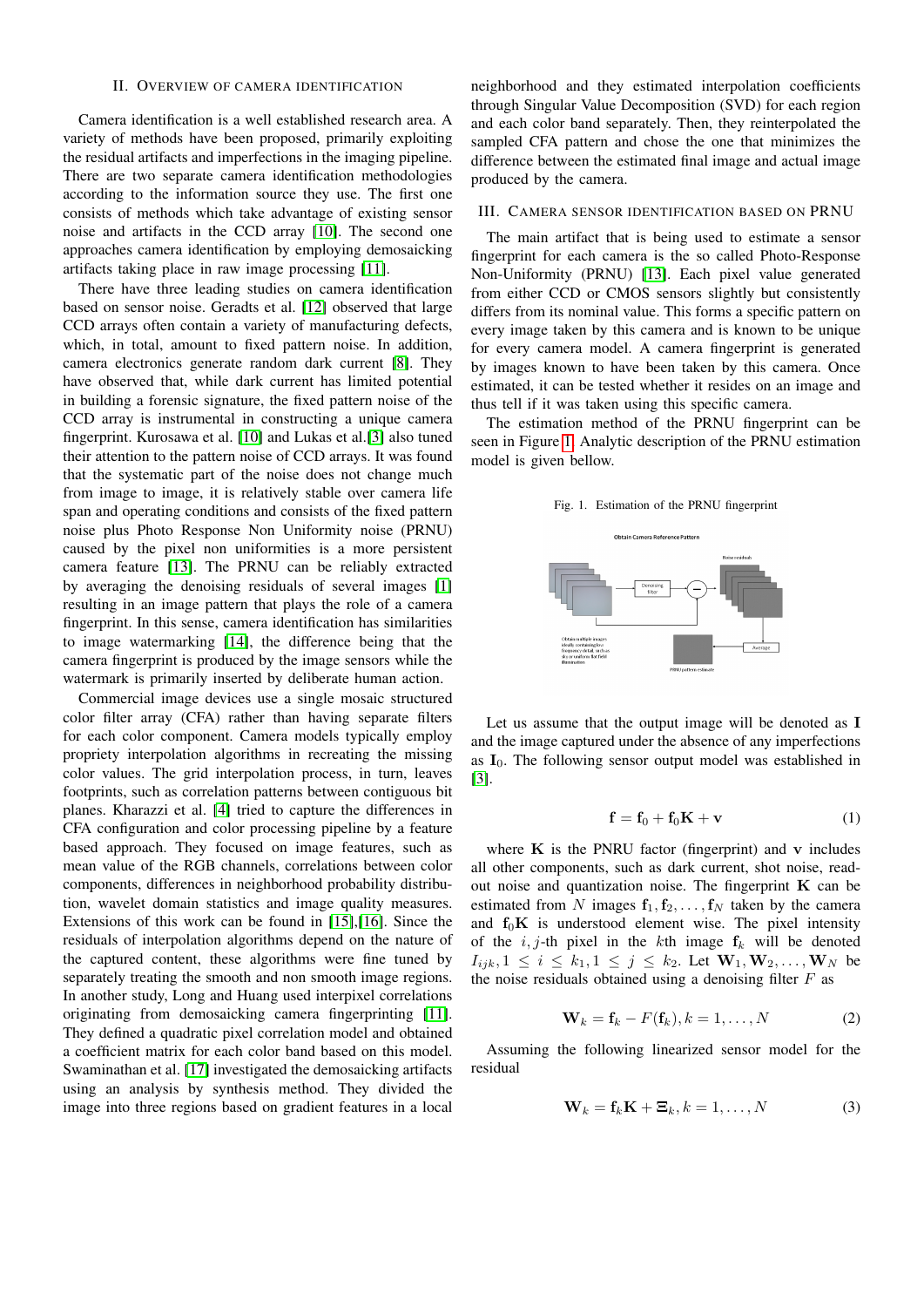where  $\Xi_k$  is a  $n_1 \times n_2$  matrix of independent and identically distributed (i.i.d.) Gaussian random variables with zero mean, the maximum likelihood estimation of the PNRU multiplicative factor  $\bf{K}$  is given by :

<span id="page-3-0"></span>
$$
\widehat{\mathbf{K}} = \frac{\sum_{k=1}^{N} \mathbf{f}_k \mathbf{W}_k}{\sum_{k=1}^{N} (\mathbf{f}_k)}
$$
(4)

The detection of the fingerprint  $K$  in  $W$  can be formulated as a two channel hypothesis testing problem:

$$
H_0(\text{non matching image}) : \mathbf{K}_1 \neq \mathbf{K}_2
$$
  

$$
H_1(\text{matching image}) : \mathbf{K}_1 = \mathbf{K}_2,
$$
 (5)

where:

$$
\dot{\mathbf{K}}_1 = \mathbf{K}_1 + \boldsymbol{\Xi}_1
$$
  
\n
$$
\mathbf{W} = \mathbf{IK}_2 + \boldsymbol{\Xi}_2,
$$
 (6)

where the estimate of the camera fingerprint,  $\hat{\mathbf{K}}_1$ , is obtained using [\(4\)](#page-3-0), W is the noise residual and a Gaussian corrupting noise  $\Xi_{1,2} \sim \mathcal{N}(\mu, \sigma_{\Xi}^2)$ . A good approximation to the generalized likelihood ratio test for the aforementioned hypothesis testing problem is the normalized correlation  $\rho(\hat{\mathbf{K}}_1, \hat{\mathbf{K}}_2; 0, 0)$ between  $\hat{\mathbf{K}}_1$  and  $\hat{\mathbf{K}}_2$ :

<span id="page-3-1"></span>
$$
\rho(\mathbf{U}, \mathbf{V}; \tau_1, \tau_2) = \frac{\sum_{i,j} (U_{i,j} - \overline{\mathbf{U}})(V_{i+\tau_1,j+\tau_2} - \overline{\mathbf{V}})}{\sqrt{\sum_{i,j} (U_{i,j} - \overline{\mathbf{U}})^2} \sqrt{\sum_{i,j} (V_{i+\tau_1,j+\tau_2} - \overline{\mathbf{V}})^2}}
$$
\n(7)

where the bar stands for the sample mean, vectors U and V could be any matrices like the fingerprint estimation  $\hat{K}$  and the query fingerprint K, range of indices  $i, j, \tau_1, \tau_2$  in [7](#page-3-1) is  $1 \leq i, \tau_1 \leq n_1, 1 \leq j, \tau_2 \leq n_2.$ 

Note that under  $H_0$ , we correlate two i.i.d. Gaussian signals since the fingerprint itself is well modeled by an i.i.d. Gaussian random variable. It can be established from the central limit theorem that in this case  $\rho(\hat{\mathbf{K}}_1, \hat{\mathbf{K}}_2; 0, 0) \sim \mathcal{N}(0, \frac{1}{N})$ . Thus, in order to set a fixed threshold for the correlation that guarantees a prescribed false alarm of fingerprint detection, it must be a prescribed fa<br>scaled by  $\sqrt{N}$ :

$$
\rho(\mathbf{K}, \hat{\mathbf{K}}; 0, 0) \to \sqrt{N} \rho(\mathbf{K}, \hat{\mathbf{K}}; 0, 0)
$$
 (8)

A frequently used detection statistic is the Peak Correlation to Energy ratio (PCE) or signed (PCE) also referred to as the Circular Correlation Norm (CCN) defined as:

<span id="page-3-4"></span>
$$
PCE(\mathbf{K}, \widehat{\mathbf{K}}) = \frac{\rho^2(\mathbf{K}, \widehat{\mathbf{K}}; 0, 0) \times sign(\rho(\mathbf{K}, \widehat{\mathbf{K}}; 0, 0))}{\frac{1}{n_1 n_2 - |\mathcal{N}_{max}|} \sum_{\tau_1, \tau_2 \notin \mathcal{N}_{max}} \rho^2(\mathbf{K}, \widehat{\mathbf{K}}; \tau_1, \tau_2)}
$$
\n(9)

where  $\mathcal{N}_{max}$  is a small neighborhood around the origin and  $|\mathcal{N}_{max}|$  is the number of elements in the neighborhood. Note that the PCE can be viewed as another way to normalize the correlation - the denominator is an estimate of the correlation variance under the assumption that it has a zero mean.

The case when  $H_1$  is rejected for an image that was captured from the original camera that is tested is called false rejection. False acceptance means accepting  $H_1$  when the image was taken by another camera. We donote the false rejection rate FRR and the false alarm rate FAR. The FRR is obtained from experiments and depends mainly on image quality and content and the number of images used to obtain the PRNU fingerprint and their quality. Both FAR and FRR are functions of the detection threshold.

# IV. EXPERIMENTAL RESULTS

In this section, we present the conducted experiments in order to evaluate the robustness of image processing manipulations (i.e., image filtering). To this end, we have employed a publicly available camera cell phone identification dataset. Detailed description of this dataset is found in [IV-A.](#page-3-2) In subsection [IV-C,](#page-4-0) we study the effect of different training set sizes employed to obtain the PRNU factor. Finally, in subsection [IV-D,](#page-4-1) we evaluate the performance of state-of-the art blind camera identification methods in manipulated images.

#### <span id="page-3-2"></span>*A. Evaluation Dataset*

2 and LG models. The camera models are listed in Table [I,](#page-3-3). The employed dataset is the BUSIM cell phone database [\[2\]](#page-6-1). This datasets consists of images captured from 16 models of different cell phone cameras. There are six brands among those 16 devices which are Motorola, Nokia, Samsung, Sony, Treo Palmone and LG. In fact, we have two Motorola models, five Nokia, three Samsung, three Sony and one of Treo Palmone

TABLE I MODELS OF CAMERAS TESTED

<span id="page-3-3"></span>

| LG 5600       | Samsung D500 |
|---------------|--------------|
| Motorola V3   | Samsung D600 |
| Motorola V500 | Samsung E720 |
| Nokia 5140    | Sony K700    |
| Nokia 6230    | Sony K700    |
| Nokia 6600    | Sony K750    |
| Nokia 6600    | Sony $P910$  |
| Nokia 7270    | Treo Palmone |

The dataset consists of 200 images with each device, a total of 3200 images, with a maximum resolution of  $640 \times 480$  at daylight, auto-focus mode and in JPEG format. The images were typical shots varying from nature scenes to closeup of people. We have separated 100 of them in two groups so as to have a training and a testing set. For every experiment a different set is created, with the exception of same type studies, such as feature fusion (Figures [2](#page-4-2) and [3\)](#page-4-3), where the aim is to examine the effect of a different approach on the same data. The split of 1600 images used for training and testing happens each time independently making sure that there are no duplicate images in both training and testing set.

#### *B. Feature fusion*

In our first set of experiments, we compare two late fusion models for camera identification. The camera identification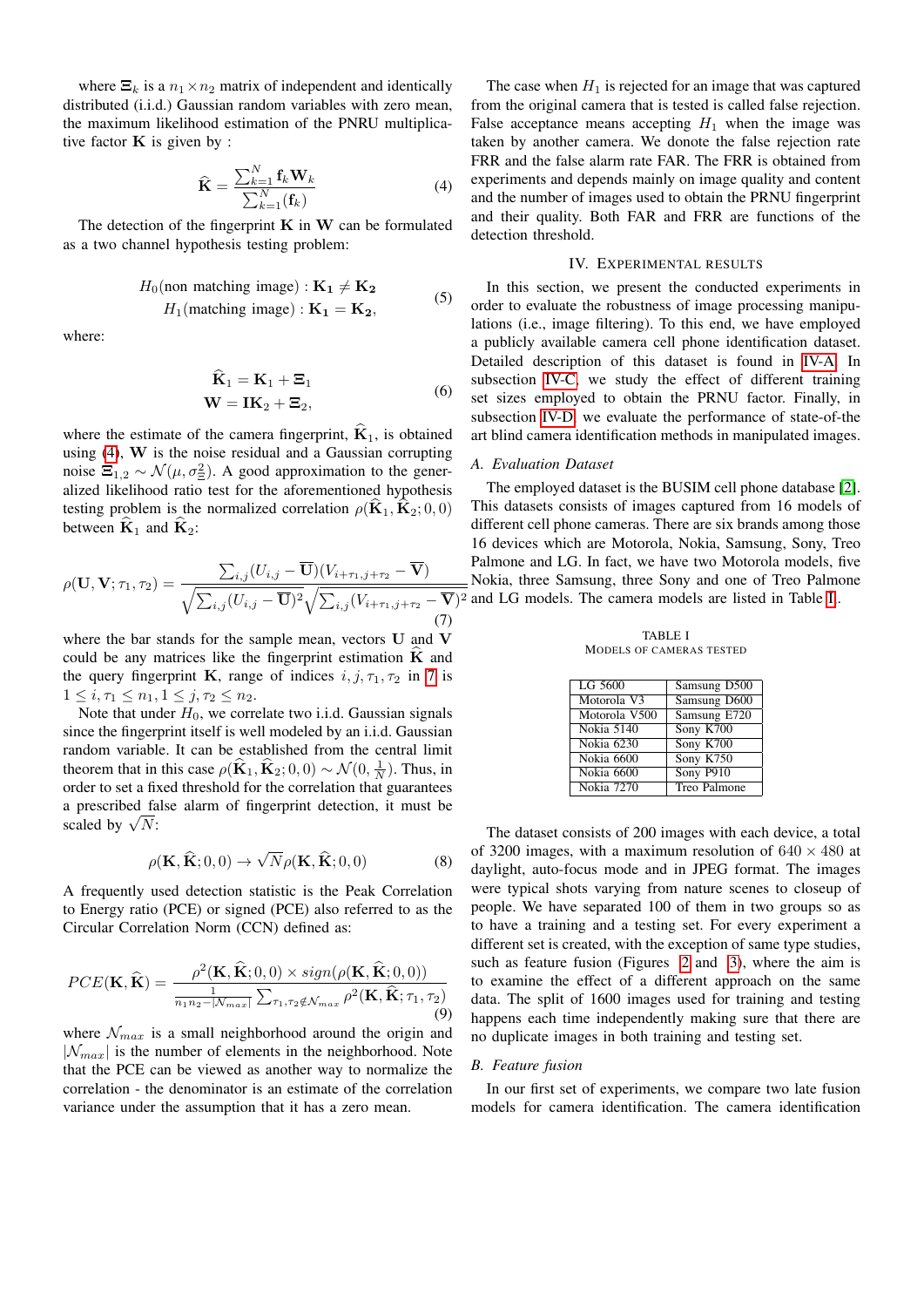method proposed in Lukas et. al [\[3\]](#page-6-2) suggests the use of pixel luminosities in the RBG channel, followed by a late fusion approach. That is, we follow the denoinsing and the averaging of the fingerprints with RGB to grayscale transform and work with their grayscale versions to compute the PCEs for  $H_0$  and  $H<sub>1</sub>$ . The results of this method are presented on Figure [2](#page-4-2) where we have the histograms of the logarithm of the PCE values on the left and their ROC curves on the right. Its clear from the ROC that the camera identification works fine with this method and we can find a threshold  $t$  where the overall accuracy will be higher than 95% with relatively small FAR rate.

<span id="page-4-2"></span>Fig. 2. Camera identification with RGB to grayscale late feature fusion



Furthermore, we explore a different feature fusion method, which we have found that improves the accuracy of the classifier. That is, after the denoising and the averaging of the fingerprints, we concatenate each color channel one after the other to create a vector of size  $1440 \times 640$ . This vector is thereby employed to compute the PCE for  $H_0$  and  $H_1$ . The results of this late fusion method are shown on Figure [3.](#page-4-3)

<span id="page-4-3"></span>Fig. 3. Camera identification with concatenated color channels late feature fusion



# <span id="page-4-0"></span>*C. Number of images used to obtain PRNU factor*

In our second set of experiments, we study the effect of different number of images used to obtain the PRNU factor. In order to generate the reference pattern, we employ the denoised training set. To this end, we employed the same Wavelet-based denoising filter by Mihkac et al. [\[18\]](#page-6-17), that Lucas et al.[\[3\]](#page-6-2) proposed in their initial presentation of the sensor fingerprint method. The PRNU pattern estimate is found by averaging the noise residuals of the training set. Once the reference pattern has been determined, it can be used to identify whether the camera used to generate the reference pattern was also used to capture a given query image. The noise residual of the query image is obtained and correlated with the reference PRNU pattern of each of

the known cameras. If the correlation is greater than a given threshold  $t$ , the query image is classified to camera class with the most similar PRNU pattern. Otherwise, it is considered that the image was taken from another camera.

In order to measure the similarity between the fingerprint and the image query, we employ PCE metric. The PCE is a more stable test statistic than correlation as it is independent of the image size and has other advantages. We introduced on how PCE is obtained on (9) and we used  $\mathcal{N}_{max}$  to be a square region  $11 \times 11$  around the peak where the maximum of the normalized correlation exists. For each camera fingerprint we evaluate PCE under  $H_1$  for the remaining matching images of the test set which will provide the data needed for estimating the FRR. Similarly we evaluate PCE under  $H_0$  for all the nonmatching images of the test set to obtain the FAR. The PCE histograms for each hypothesis differ greatly in size. For  $H_1$ we have a total of 1600 PCE values, while all the non matching cases of  $H_0$  produce 24000 PCE scores. Those numbers stand for every experiment that follows.

The sensor fingerprint is estimated with real content images rather than flat fields. Previous works propose flat fields for better results. To generate the reference pattern, a set of flat field images are first created by capturing between 20 and 50 images of a uniformly lit surface using a known camera. For example, out of focus images of a bright cloudy sky can be used. However, experiments show that real content images can perform as good as long as there are enough of them to draw a better estimate. We have tested the performance for different training set size that range from  $n = 5$  to  $n = 100$  images. The collective ROC curves for each set are depicted in Figure [4.](#page-4-4)

<span id="page-4-4"></span>

Fig. 4. Different number of training image sets and their ROC curves

As can be seen, when real content images are employed instead of flat fields, values of  $n = 20$  or  $n = 50$  are not enough to provide a good estimation of the PRNU factor. Instead, values of  $n = 100$  should be employed. When the content of the images is not flat field then a greater number of images is required to achieve better results and higher accuracies.

## <span id="page-4-1"></span>*D. Camera classification under image manipulations*

Finally, we study the effects of image manipulations in camera classification. There are instances where the images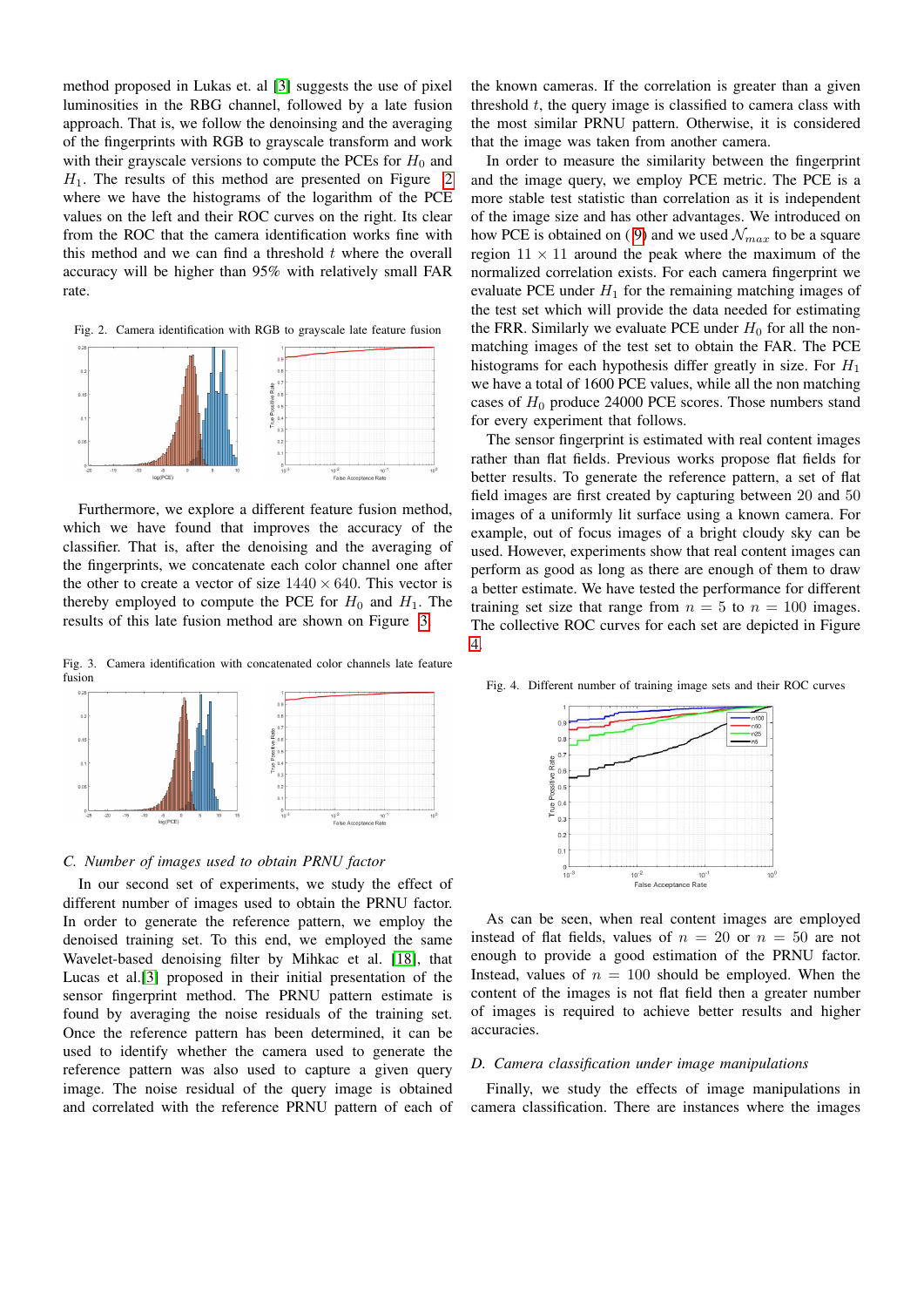presented to a camera identifier are manipulated with malicious or innocent intent. We have subjected our images under the effects of low pass filter, contrast enhancement, histogram equalization, gamma correction and white balance. Note that we have not gone too far with the manipulations and every attack is a subtle one  $(3 \times 3)$  filters, small gamma correction factors, etc.). We aim to produce results that can relate to real life scenarios where either the attacker has a malicious intent and wants to counterfeit an original photo or he simply puts every image he captures under a desired filter for improving the content of his image.

Some cases of manipulations such as histogram equalization and white balance are applied with the same effect on all images. While, the cases of low pass Gaussian and blur filter as well as gamma correction have varying parameters on all images. Such as  $3 \times 3$  and  $5 \times 5$  filters changing randomly for blur and low pass Gaussian, and gamma correction factor varying from  $\gamma \in [1.5, 3]$ .

We have conducted two classification experiments according to the aforementioned scenarios. In the first experiment, we have put both the training set and the testing set under the effect of the same manipulations. That is, we employed  $n = 100$  training images for each camera. This is the scenario were we assume that all images might be subject of prior manipulation, e.g., low-pass filter. The results for every filter are presented collectively with their ROC curves on Figure [5.](#page-5-0)

<span id="page-5-0"></span>Fig. 5. ROC curve of the "innocent" image manipulations scenario, i.e., both the training set and the testing set are under the effect of the same manipulations.



In our second scenario, the training set is not manipulated with any filter. However, we assume that only the test set have gone under image processing manipulations. This is the scenario that relates to the malicious intent. The collective results of this scenario are shown on Figure [6.](#page-5-1)

As can be seen, prior image manipulation of the training set does not affect the performance of camera de-identification. In all cases, the most effective filter for camera de-identification is the White Balance filter as well as the low pass and blur filters but this is mainly because of the  $5 \times 5$  filters which are known to leave a visual impact on the image.

# *E. Camera classification under JPEG compression*

Cell phone images can be highly compressed, hence the effect of compression is studied. JPEG compression is an Fig. 6. ROC curve of the "malicious" image manipulations scenario, i.e., only the test set have gone under image processing manipulations.

<span id="page-5-1"></span>

important factor in determining the robustness of fingerprint, since performance of fingerprint extraction algorithm degrades due to compression. We have subjected our images under the effects of JPEG compression with varying quality factors. The quality factor of the JPEG algorithm is instrumental in the accuracy of the camera identification algorithm. We have produced results with three different values of quality,  $q = 20, 50, 80$ . Quality factor values close to 100 mean almost no effect to the original image. The same factor is applied throughout all images.

Once again, two classification experiments are conducted. First, both the training and testing set are under the effects of JPEG compression. The collective results of this scenario for three different quality factor values are presented on Figure [7.](#page-5-2)

<span id="page-5-2"></span>Fig. 7. ROC of JPEG compression on both sets



In the second scenario, the training set does not go under JPEG compression, having only the training set under the alteration. The results of this experiment are shown on Figure [8.](#page-6-18)

It can be seen that JPEG compression can affect the identification algorithm especially when the quality factor is low and the compression algorithm is used on both the images that were used for the camera fingerprint estimation as well as the query image. However, we should also note that when JPEG compression quality factor  $q = 20$  is employed, the resulting image is visibly altered.